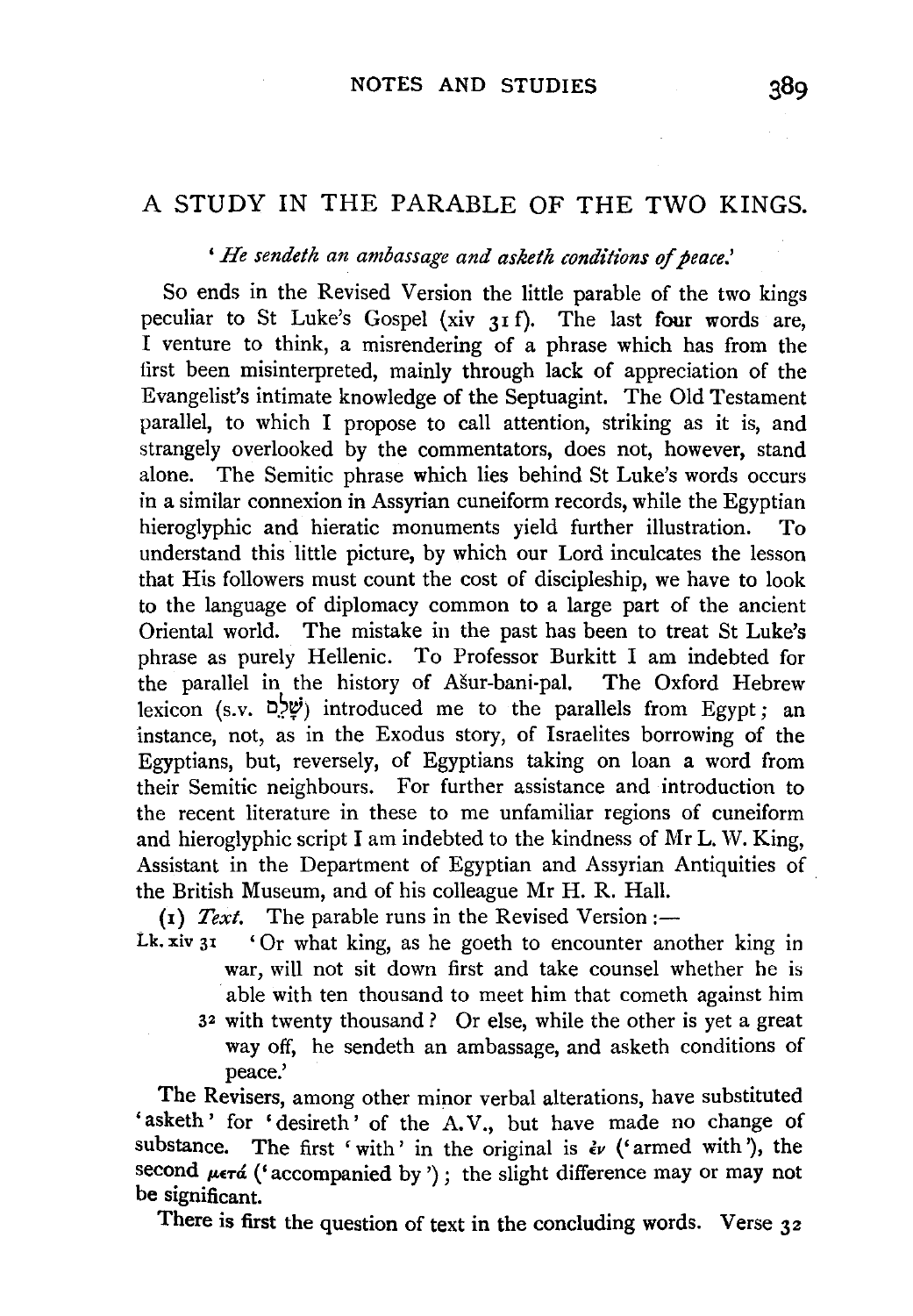runs εί δε μήγε, έτι αύτου πόρρω όντος πρεσβείαν αποστείλας ερωτά..., and then we have a choice of four readings :-

- (i) *£ls £lfl"ivrJv* B
- (ii)  $\tau \dot{a}$   $\epsilon$ *is*  $\epsilon$ *ipήvny* **K** II 'al plus<sup>10</sup><sup>'</sup>
- (iii) πρòs είρήνην Ν<sup>\*</sup> Γ

(iv)  $\tau \dot{a} \pi \rho \dot{\delta} s$  *elonvnv* the majority of MSS, including  $\aleph^c A D L R X \Delta \Lambda$ . The Versions *(ea quae pacis sunt* or *pacem* or the like) leave us in doubt as to the original Greek lying behind them.

The Revisers adopted the last of these four variants, which to scribes and editors with Hellenizing proclivities has always seemed to present the least difficulty. It is a little doubtful, however, whether this reading. even in  $kow\acute{\eta}$  Greek, would bear the meaning which has been put upon it by our English translators. At all events no exact parallel has been cited. Dr Plummer refers us to Wetstein, but the nearest parallel which Wetstein can adduce is Polyb. v 29. 4 παρακαλέσας ... ού τὰ πρὸς *B,aA.vuns 1rpa:rrnv* (not *£iu1rpauunv* Wetst.2 ), *dA.A.a Ta rrp6s TCJV rr6A£p.ov.*  But here and in a passage like Thuc. ii 17 *τ*ων προς τον πόλεμον ήπτοντο ('applied themselves to the war', Jowett), the phrase with article and preposition amounts to little more than the noun standing by itself. The translation 'conditions of peace' seems to be unwarranted. Luke himself elsewhere writes  $a\tilde{i}\tau\tilde{\epsilon}\tilde{i}\sigma\theta a\tilde{\epsilon}$   $\epsilon\tilde{i}\rho\tilde{\eta}\nu\eta\nu$  for 'to petition for peace'  $(Acts xii zo)<sup>3</sup>$  Apart from its greater lucidity or supposed lucidity (a circumstance which, on the principle 'proclivi scriptioni praestat ardua', is in itself suspicious), this reading has, however, one point in its favour. St Luke does in fact once elsewhere write  $\tau$ à  $\pi \rho \delta s$   $\epsilon \iota \rho \nvert \nu \nu$ : xix 42 *El έγνως έν τη ημέρα ταύτη και σ*υ τα προς ειρήνην.<sup>4</sup> But there the phrase in any case cannot mean more than ' the things which make for (or "belong unto") peace '. If there were no other readings to be considered, we might adduce this latter passage and the classical use of  $\tau \hat{a}$   $\pi \rho \hat{b} s$   $\tau \hat{b} \nu$   $\pi \hat{b} \lambda \epsilon \mu \omega \nu$  above-mentioned, to support the rendering of the Revisers' text in the Parable by 'to ask for peace' (compare the ancient Versions) or 'to ask for a state (or "condition") of peace'; but 'to ask conditions of peace' suggests a bargain as to terms, an idea which does not seem to be inherent in the Greek. A sufficient condemnation of the reading is that it fails to account for the variants with  $\epsilon \delta s$ . It probably owes its origin, in part at least, to the occurrence of  $\tau \hat{a} \tau \hat{a} \hat{\sigma} \hat{\sigma} \hat{\sigma} \hat{\gamma}$  in Luke xix 42, which would not escape the notice of the early copyists.

Dr Hort has for once deserted the B text, which stands alone. At

<sup>4</sup> Cf. also Acts xxviii 10 rd *npos* rds *Xpeias*, 'such things as we needed' Tischendorf cites from Origen a v.l. with  $\epsilon$  is in Luke xix 42.

<sup>&</sup>lt;sup>1</sup> I quote rom Tischendorf.<br><sup>2</sup> πράσσειν is Schweighaeuser's emendation ; πράττειν Teubner text.<br><sup>3</sup> Cf. δείσθαι εlρήνης, Xenoph. *Hell*. ii 2. 13.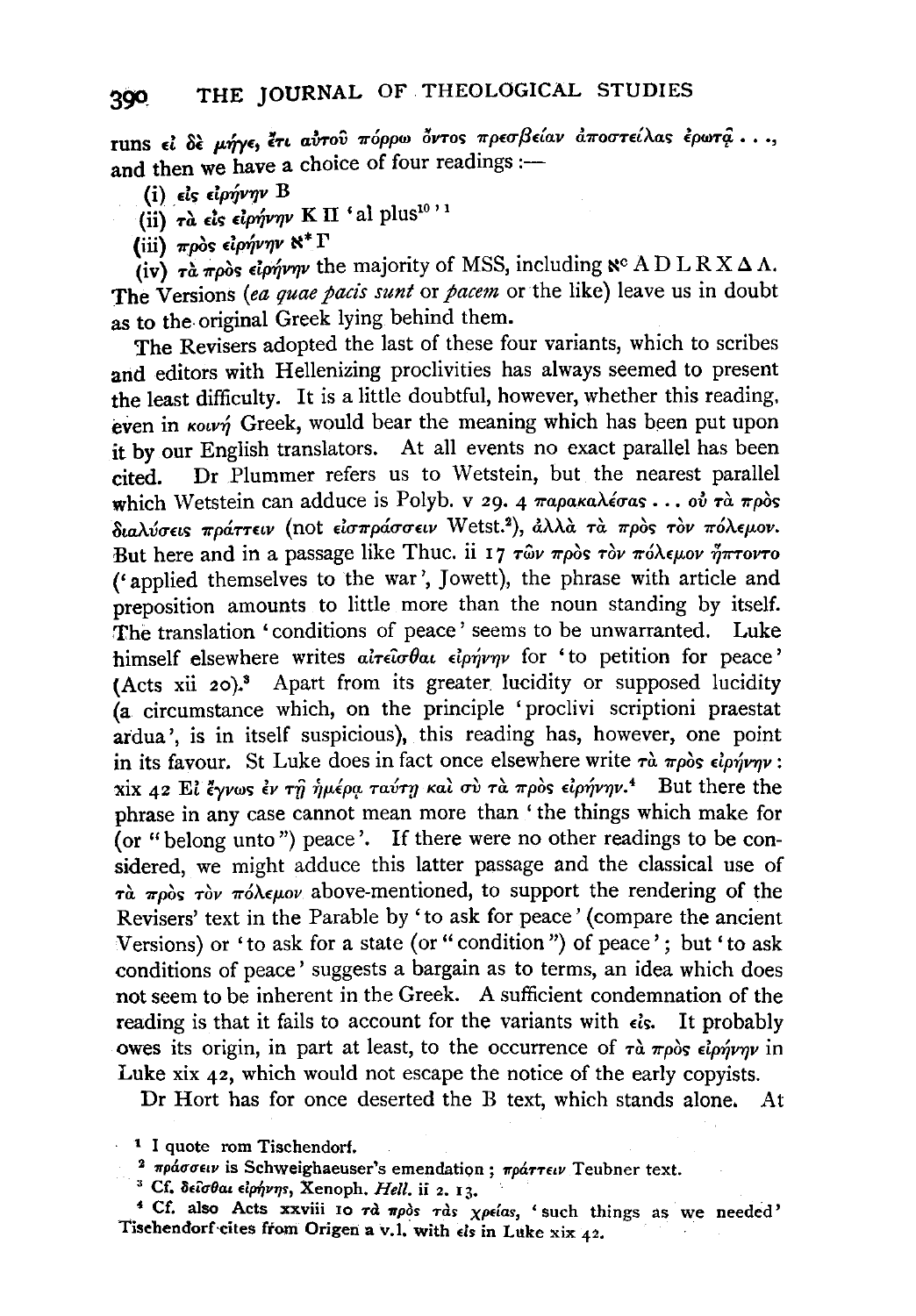least, he has not given it priority ; it would be contrary to his principles to ignore it altogether. He relegates it, along with the Revisers' readings, to the margin, as alternatives to the variant  $\epsilon_{\rho\omega\tau\hat{\alpha}}$   $\pi_{\rho\alpha\varsigma}$   $\epsilon_{\rho\gamma\gamma\gamma\gamma}$ which he prints in the text on the authority of  $x^*$   $\Gamma$ . Dr Hort's reasons for abandoning the B reading can. only be conjectured, since he has left no comment. Considerable hesitation on his part may be inferred from his offering three alternatives. If  $\epsilon_{\rho\omega\tau\hat{\alpha}}$   $\tau\hat{\alpha}$   $\pi_{\rho\hat{\sigma}s}$   $\epsilon_{\rho\gamma\gamma\gamma}$ , though apparently unparalleled, is intelligible,  $\epsilon_{\rho\omega\tau\hat{\alpha}}\pi_{\rho\hat{\{o}}\hat{\beta}}\epsilon_{\rho\hat{\psi}\gamma\hat{\gamma}}$  is unique and almost impossible to translate. Mere difficulty, however, is no proof of genuineness, unless an interpretation is forthcoming. This reading probably arose from a clerical error, the natural omission of one  $\tau_A$  in  $ερωτα[τα]προςειρΗΝΗΝ. Like the Revisers' reading, it fails to account$ for the variants with  $\epsilon \&$ . It is between these two other variants, I am convinced, that the choice lies, and the prestige of the B text naturally inclines us to follow that MS.

( 2) *The Hebrew phrase 'to ask about peace'.* The commentators, through neglect of the LXX (always of importance for the interpretation of the N. T., and above all in the case of St Luke, who for much of his work took it for his model), have entirely failed to do justice to these other variants. Dr Plummer can only suggest that  $\epsilon \delta s$  has perhaps come in from the companion parable of the Tower-builder,  $\epsilon_1$   $\epsilon_2$   $\epsilon_3$   $\epsilon_4$   $\epsilon_5$   $\epsilon_6$   $\epsilon_7$   $\epsilon_8$  (ver. 28). Neither he nor, to my knowledge, any other editor has remarked on the fact that  $\epsilon_{\rho\omega\tau\hat{a}\nu}$   $\epsilon$ *is*  $\epsilon_{\rho\gamma\gamma\gamma\gamma}$  and  $\epsilon_{\rho\omega\tau\hat{a}\nu}$ *Ta*  $\epsilon$ is  $\epsilon$ *ionvnv* are recognized 'translation-Greek' for the Hebrew phrase Ci'~~ '~~. 'ask. after (a person's) health ', 'greet' or 'salute'.

The Hebrew שלום differed from the Greek  $\epsilon l$ ומית in that it connoted the welfare of an individual. It was the ordinary form of salutation. Apparently the primitive root-meaning was 'soundness', 'completeness'  $(\delta \lambda_0 \kappa \lambda_0)$  and the meaning of peace as opposed to war was secondary.<sup>1</sup> 'To ask after a person's welfare' was expressed by 'to ask about (?) some one with reference to  $\langle \cdot \rangle$  (his) peace'. The Greek translators of the 0. T. doubtless all alike understood the meaning of the phrase; but here, as elsewhere, the pioneering translators of the Pentateuch differed from their successors in their greater freedom of style. They properly employed Greek idioms where the later interpreters preferred a literal version.

<sup>1</sup> Elphyn in N.T. is as a rule Hebraic rather than Greek; and the primitive meaning of its Hebrew equivalent is clearly kept in view in some passages. Note in particular the interchange of σύνδεσμος της είρήνης, Eph. iv 3, and σύνδεσμος της Tελειότητος, Col. iii 14; I Thess. v 23 Αυτός δε ο θεός της είρήνης αγιάσαι ύμας  $\delta$ λοτελεΐς, και δλόκληρον *υμών το πνεΰμα και ή ψυχή και το σώμ*α αμέμπτως...  $\tau\eta\rho\eta\theta\epsilon\acute{u}\eta$ ; and cf. with this last passage Heb. xiii 20 f  $\delta\delta\epsilon$   $\theta\epsilon\delta s$   $\tau\hat{\eta}s$   $\epsilon\acute{i}\rho\acute{\eta}\nu\eta s$ .. **EXAMPLE OF A REAL PROPERTY.**<br>
1 make you perfect'.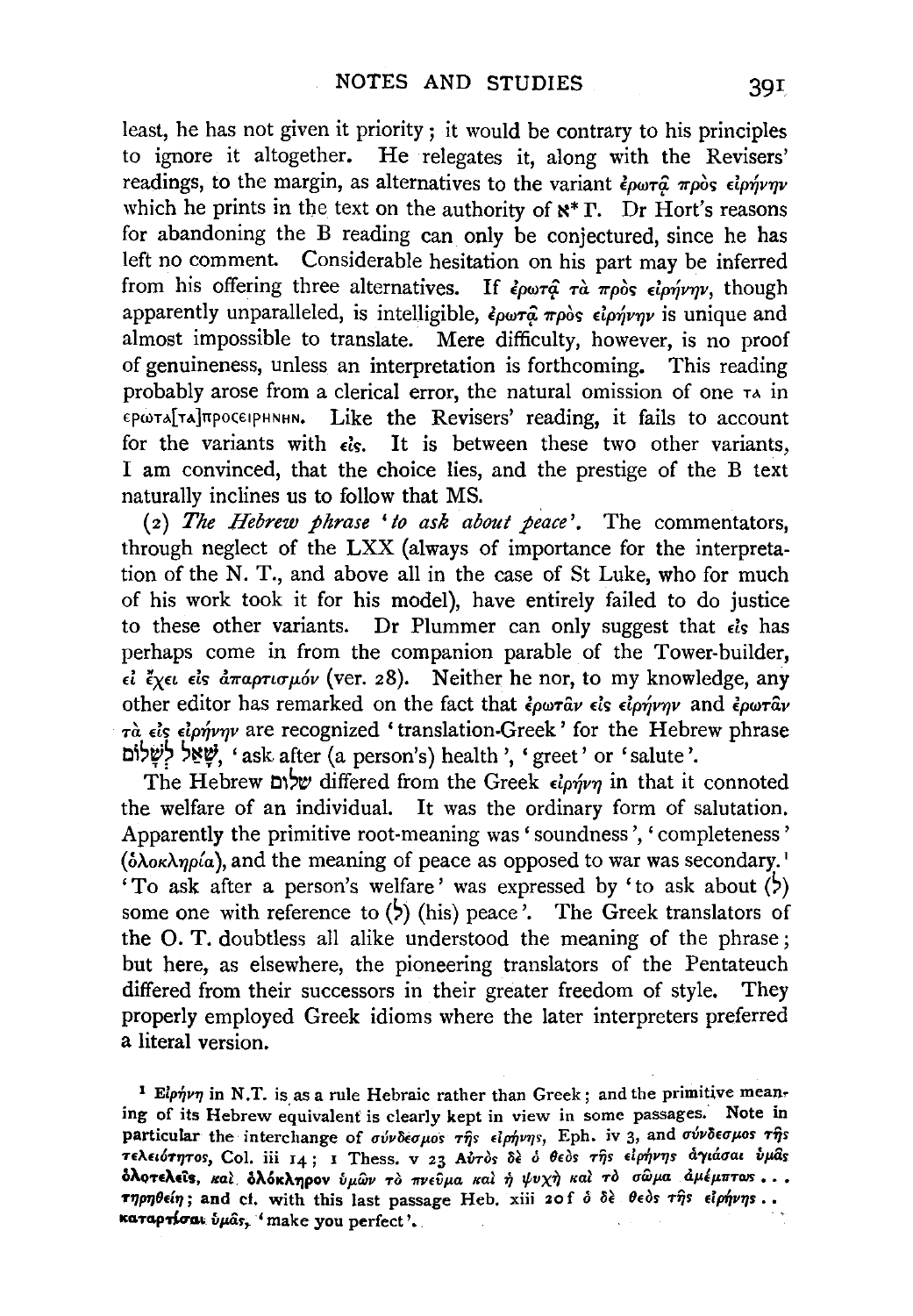Contrast the following passages :-

(a) In the Pentateuch. Gen. xliii 27  $\eta \rho \omega \tau \eta \sigma \epsilon \nu$  δε αύτους Πώς έχετε: (שׁלֵת להם לשלות) και είπεν αύτοις Εί ύγιαίνει δ πατήρ ύμων... (שלום אביבם) oi δε είπαν 'Υγιαίνει δ παΐς σου ... (שלום אביבם). Ex. (וישאל איש לרעהו לשלום) και ήσπάσαντο άλλήλους (שלום); cf. Jd. xviii 15 A. Cf. also Gen. xxxvii 14 ίδε εί ύγιαίνουσιν οι άδελφοί σου.

(b) The later books use either ερωτών (τινά) τα είς ειρήνην or the haldly literal έρωταν (τινά) είς είρήνην: Jd. xviii 15 B, 1 Regn. x 4, xvii 22 A (passage not in B), xxv 5, xxx 21 B (Α ήρώτησαν αυτόν είρήνην), **2** Regn. viii 10 = 1 Chron. xviii 10, 2 Regn. xi 7 (ter). The insertion of  $\tau$ à was a slight accommodation of the Hebraism to Greek syntax. The man to whom we owe the completion of the Greek version of Samuel-Kings (possibly Theodotion)<sup>1</sup> did not scruple to perpetrate such a barbarism as 'to inquire into the peace of the war', meaning 'to ask how it fared with the war': 2 Regn. xi 7 και επηρώτησεν Δαυείδ είς ειρήνην Ιωάβ και είς ειρήνην του λαού και είς ειρήνην του πολέμου.

 $(3)$  Special significance of the phrase as applied to royalty. But, it may fairly be urged, surely the translation ' to greet' is ridiculous in the Lukan parable, and the familiar rendering must be right. It was no unexpected announcement last autumn that 'Kiamil Pasha, the Grand Vizier of Turkey, has asked King Ferdinand to agree to a cessation of hostilities with a view to the direct discussion of the preliminaries of peace'.<sup>2</sup> But it would have surprised us to read that the Sultan or his ministers had sent to beleaguered Adrianople or Kirk Kilisse to make kind enquiries after the health of his Majesty of Bulgaria! A similar argument doubtless weighed with St Luke's copyists, in so far as they understood the Hebraic  $\epsilon \rho \omega \tau \hat{a} \nu$   $\epsilon \hat{i} s$   $\epsilon \rho \gamma \gamma \nu$  at all. I was formerly of their opinion,<sup>3</sup> supposing that the Evangelist had borrowed but *Hellenized* the LXX phrase, giving  $\epsilon$ *iphyn* its classical sense. Such an adaptation on his part would not, it seems, be foreign to his manner.<sup>4</sup> In this instance, however, it is not he, I think, but his editors, who have Hellenized. St Luke knew and understood his Greek Bible better than they. If we may trust the B text, he has not even adopted the slight concession of some of the O. T. translators to Greek idiom by inserting the article  $\tau d$ . He wrote  $\epsilon \rho \omega \tau \hat{a} \epsilon \hat{i} s \epsilon \hat{i} \rho \hat{\eta} \nu \eta \nu$ and employed the words in a technical sense. For, where royalty was concerned, the Semitic phrase seems to have acquired a special connotation. To ask after the health of a king was to do him homage.

<sup>1</sup> For the early and late portions of the Greek history of the monarchy see  $J.T.S.$ viii 262. The first translators omitted nearly half the narrative as unedifying.

<sup>2</sup> The Times, November 16, 1912. <sup>3</sup> Gramm. of O. T. in Greek i 40 note.

<sup>4</sup> Plummer Int. Crit. Comm. li 'Anyhow Luke shows that he is able to give an Hellenic turn to his Hebraisms, so that they would less offend a Greek ear'.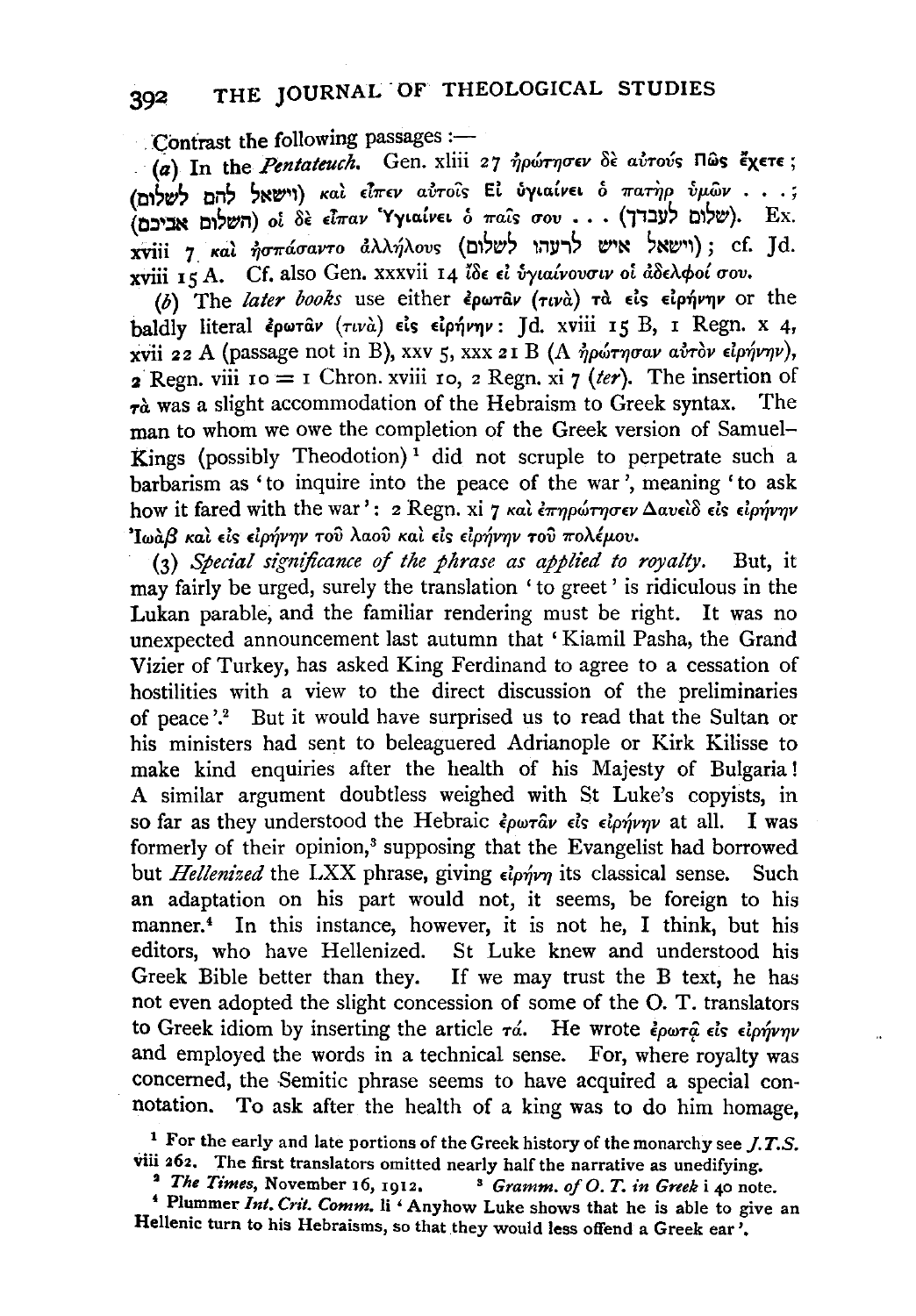to tender one's allegiance.<sup>1</sup> Where the salutation to the monarch was offered by another king, the latter thereby recognized the suzerainty of an overlord. 'To salute' in this case was tantamount to *voluntary submission* or unconditional surrender. The special sense of 'submission' thus acquired by *shalom* is commoner in Semitic languages other than Hebrew<sup>2</sup>; indeed the ordinary sense is so predominant in the Old Testament that the special connotation has perhaps not been sufficiently recognized. But there is at least one passage in the 0. T. where it is clearly present. The passage, rightly interpreted, offers so close a parallel to the Lukan parable (if it does not actually enable us to name the two kings) that it must be considered in detail.

(4) *King Toi and hing David.* The eighth chapter of the second book of Samuel describes a series of victories of king David over various enemies. After the defeat of Philistines and Moabites we read  $(v, 3)$  how he smote also Hadadezer, son of Rehob, king of Zobah, as he went to recover his dominion<sup>3</sup> on the river Euphrates, and how the Syrians of Damascus came to the aid of Hadadezer and met the same fate. Incidentally we note that David took from Hadadezer twenty thousand footmen. The narrative proceeds in the R. V.  $(vv. 9-12):$ 

'And when Toi, king of Hamath, heard that David <sup>a</sup> Heb. *ask* to had smitten all the host of Hadadezer, then Toi sent *him of his* Joram his son unto king David to a salute him, and to <sup>b</sup> Heb. *was* bless him, because he had fought against Hadadezer and *a man of* smitten him : for Hadadezer **b** had wars with Toi. And *wars. in c Joram* brought with him vessels of silver, and vessels of *his hand* **H** gold, and vessels of brass: these also did king David

1 The technical meaning of *shalom* in connexion with royalty was so well established that the verb might be omitted :  $4$  Regn. x 13  $\kappa$ al  $\kappa$ aré $\beta$ ημεν είs είρήνην (בַּרְדְ לְשֵׁלוֹם) *Tων vlωv του βασ. και των vlωv της δυναστευούσης.* Cf. the Egyptian parallels cited in (6) below and Jer. xv 5 LXX ris dvarápyei els elphyny ou;

9 For Aramaic and Arabic see Robertson Smith *Religion of Semites* 791 : 'To the same conception may be assigned the proper name Salm, "submission", shortened from such theophorous forms as the Palmyrene Salm al-Lat, "submission to Lat"': 'The same idea of a religion accepted by voluntary submission is expressed in the name *Islam*.' For Hebrew parallels cf. Is. xlii 19, 'Who is blind as the surrendered one?' with Cheyne's note: the proper name Meshullam: and Jos. xi 19, 'There was not a city that voluntarily surrendered to the children of Israel' (השלימה אל). In this last passage . והשלימה the B text of the LXX boldly paraphrases, giving the general sense correctly, our  $\hat{\eta}$ ν πόλιs *ην ούκ έλαβεν 'Ισραήλ*: the A text has *ούκ ην* πολ. ήτιs ού παρέδωκεν τοίs vlous 'I., in which the second negative seems to be an interpolation, due to mis-

understanding of  $\pi a \rho \epsilon \delta \omega \kappa \epsilon \nu = '$  voluntarily surrendered'.<br><sup>8</sup> Or, 'stablish his hand', Driver *Notes on Heb. Text*. Text and meaning are uncertain.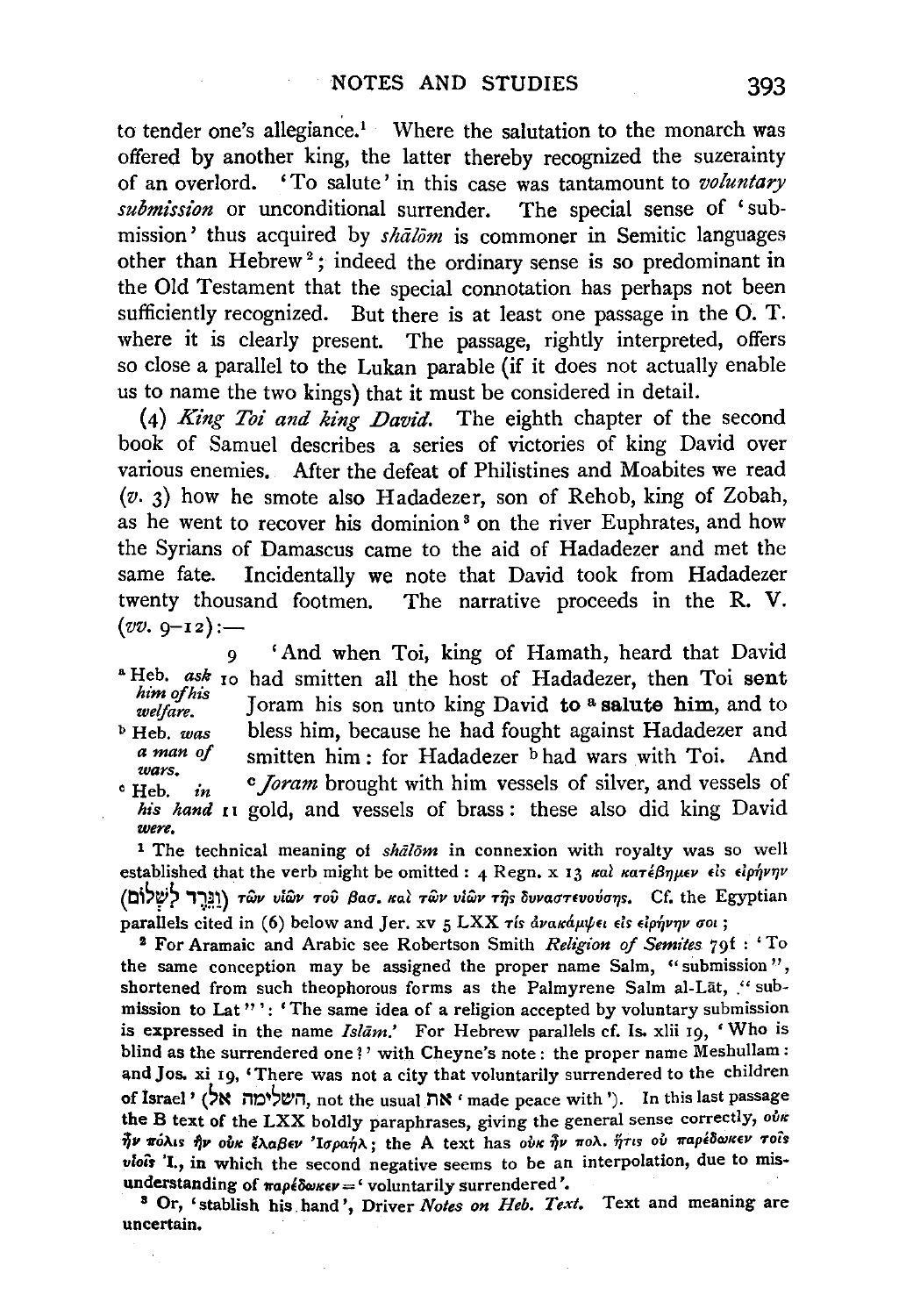## THE JOURNAL OF THEOLOGICAL STUDIES 394

dedicate unto the LORD, with the silver and gold that he dedicated of all the nations which he subdued. [A list of nations follows.]

. לְשָׁאָל-לוֹ לְשָׁלוֹם . (לְשָׁלוֹם . I append the LXX text of v. 10 according to codex B with such variants from the apparatus criticus of Holmes and Parsons as deserve mention. The bracketed parenthetical words are, as explained below, perhaps a gloss.

και απέστειλεν Θόου Ιεδδουράν τον νίον αύτου πρός βασιλέα Δανειδ έρωτήσαι αύτον τα είς είρήνην και εύλογησαι αύτον ύπερ ού επάταξεν τον Αδραάζαρ Γκαι επάταξεν αυτόν, ότι κείμενος ην τω Αδραάζαρ Γκαι έν ταΐς χερσὶν αύτοῦ ἦσαν σκεύη ἀργυρᾶ καὶ σκεύη γρυσᾶ καὶ σκεύη χαλκα.

**τα εις ειρηνην** περιτης ειρηνης Arm. Georg.: τα περιτης ειρηνης Slav. The evidence of these VSS cannot be set against that of all the Greek MSS which have the usual translation phrase in its articular form (as opposed to Luke's  $\epsilon_{i}$ , without article).

επαταξεν 1° ΒΑ 55 121\* 245 247] επολεμησαν 106 120 134: επολεμησε the rest (with the  $MT$ ).

και επαταξεν—τω Αδρααζαρ] Λ 44 74 106<sup>txt</sup> (marg. : hostis quippe eral theu Adadeser) 120 134 144 245. In the last named MS the omission possibly extends to the end of the verse : H, and P,'s  $kc$ ,' is ambiguous.

και επαταξεν αυτον]  $\wedge$  55 247.

κειμενος Β] a mere slip for αντικειμενος of A &c.

In the Masoretic text this incident appears as a 'congratulatory embassy'<sup>1</sup> from king Toi to king David upon the latter's victory over a common enemy. This impression, however, is conveyed by words in  $v$ . 10, the meaning and authenticity of which is doubtful.  $\mathbf{H}$ we follow the text of the two oldest uncial MSS of the LXX, we should read, not

'Toi sent Joram . . . unto king David to salute him and to bless him, because he had fought against H. and smitten him: for a man-of-wars of Toi was H. And in his [Joram's] hands were,  $\&c$ .

but

'Toi sent I... unto king David to salute him and to bless him, because he had smitten H. (and he smote H. because he [David] was an adversary of H.); and in his hands were,' &c.

But, if we follow the text of an important group of MSS, we should omit the bracketed parenthesis altogether. The omission might of course be attributed to *homoioteleuton*; but the clause clearly interrupts the construction, leaving the 'his' so far removed from its antecedent Joram that our English translators feel it necessary to introduce the name:

<sup>1</sup> So Dr Kirkpatrick in the Cambridge Bible.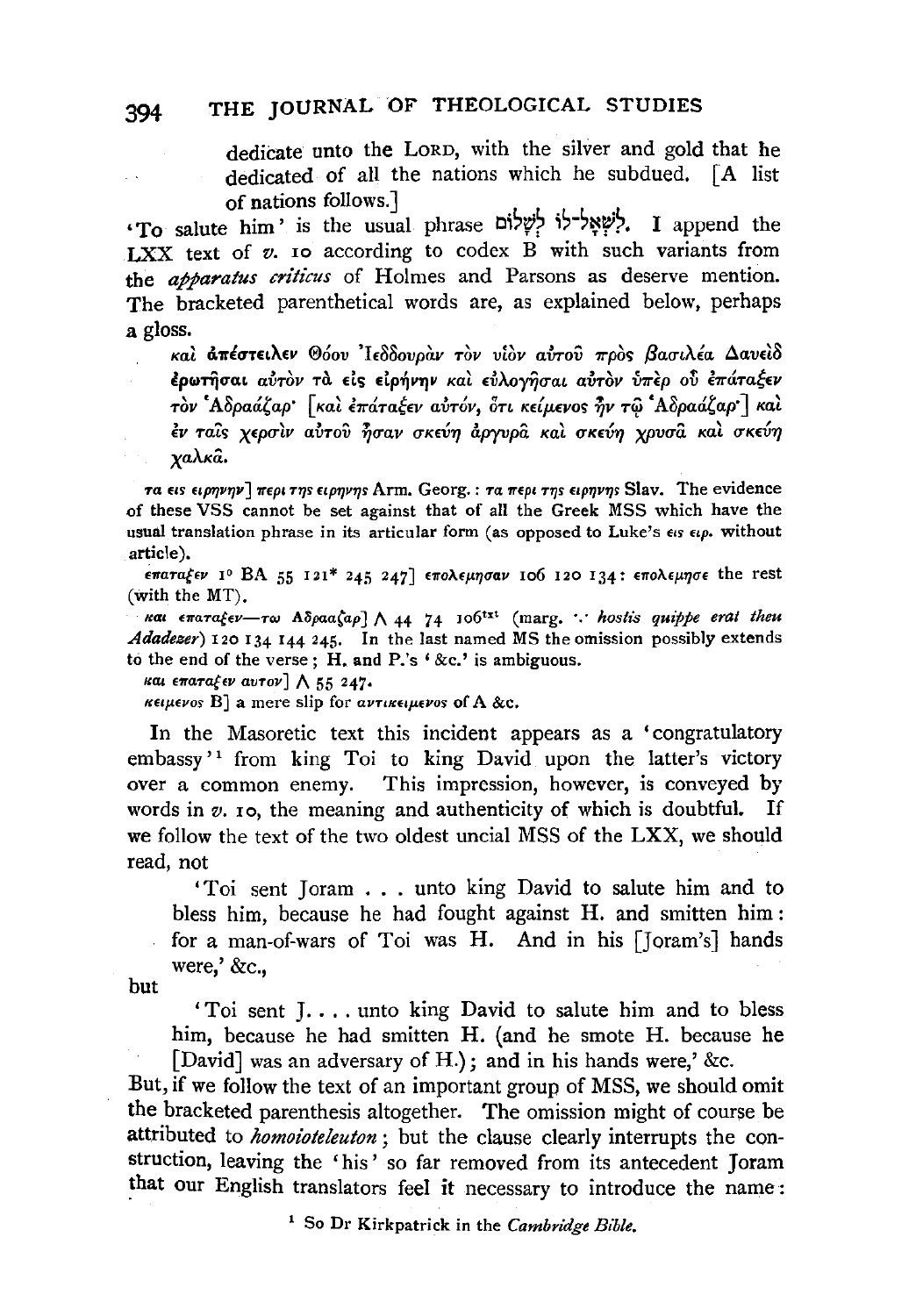*'And Joram* brought with him,' &c. The words are probably an early gloss 1 referring to the fact that this was not the only occasion on which David was engaged in battle with Hadadezer, a marginal reference, as it were, to 2 Regn. x 16 ff. Gloss or no gloss, the rendering ' Hadadezer had wars with Toi' is not supported by our most ancient authorities.

Removing the doubtful words, we have the ordinary picture of the voluntary submission of one monarch to another, for which parallels are quoted below. The context leaves no doubt as to what manner of 'salutation' is meant,  $\pi$ ora $\pi$ òs  $\epsilon i\eta$  o do $\pi$ aopos otros, as St Luke would say. To 'salute' David is, as Cheyne observes,<sup>2</sup> ' to recognize his suzerainty'. To 'bless' him is to bow the knee in homage. The vessels of silver, gold, and brass are the tokens of submission, the usual form of tribute sent on those occasions. Like the Moabites and Syrians *(vv.* 2 and 6), Toi 'became David's servant and brought gifts'; his case differed from theirs only in that by non-resistance he escaped the drastic punishment which fell to their lot. The resemblance to other cases of voluntary surrender extends to details of phraseology; the expression 'in his hands were ' may be illustrated from descriptions of the offering of tribute to an Oriental monarch.8

The parallel to the Lukan parable is surely striking. We see, on the one side, king David advancing victorious from the Euphrates valley upon Hamath, his army possibly swelled by the 2o,ooo infantry captured from Hadadezer<sup>4</sup>; on the other, king Toi, taught wisdom<sup>5</sup> by the defeat first of Hadadezer and then of his Syrian allies, taking timely precautions, while David was yet far off, by despatching across the desert an embassy under the Crown Prince to 'salute ' him.

(5) *Gyges and Asur-bani-pal.* While the narrative in 2 Samuel is not improbably the immediate source of the parable, the technical sense of 'to salute' is shared by Hebrew written with other Semitic languages. An interesting illustration of what is meant by the 'salutation' of one monarch by another is furnished by the story of the

<sup>1</sup> The context bears marks of interpolation. 'It is not unlikely that  $[v, 11]$ and the following verse are a late insertion', H. P. Smith *(lnt. Crit. Comm.); vv,* 7 and 8 in the LXX contain additional matter, apparently interpolated from Chronicles. 2 *Encycl. Bib!.* s. v. Toi.

• Cf. an inscription describing how when Pharaoh (Rameses II) paid his annual visit to the land of Naharain 'the chiefs of every country came bowing down in peace, because of the fame of his majesty. From the marshes was their tribute : silver, gold, lapis lazuli, malachite and every sweet wood of God's land *were upon their backs'.* Breasted *Ancient Records of Egypt* iii § 433 If.

<sup>4</sup> This cannot be pressed; such parallels may easily be carried too far.<br><sup>5</sup> Cf. Josephus *Ant. Jud.* vii 5: 4 δείσαs περι αυτώ *τον Δαυίδην πριν επ' αυτον* tli.Bo. *'i'•ll.l'l t<cU wlur•• 'YVOVS* ~v1JfjO'a0'8a•, *wlpw••* wp3s *avr3v* , *Al!wpapov t<Tll..*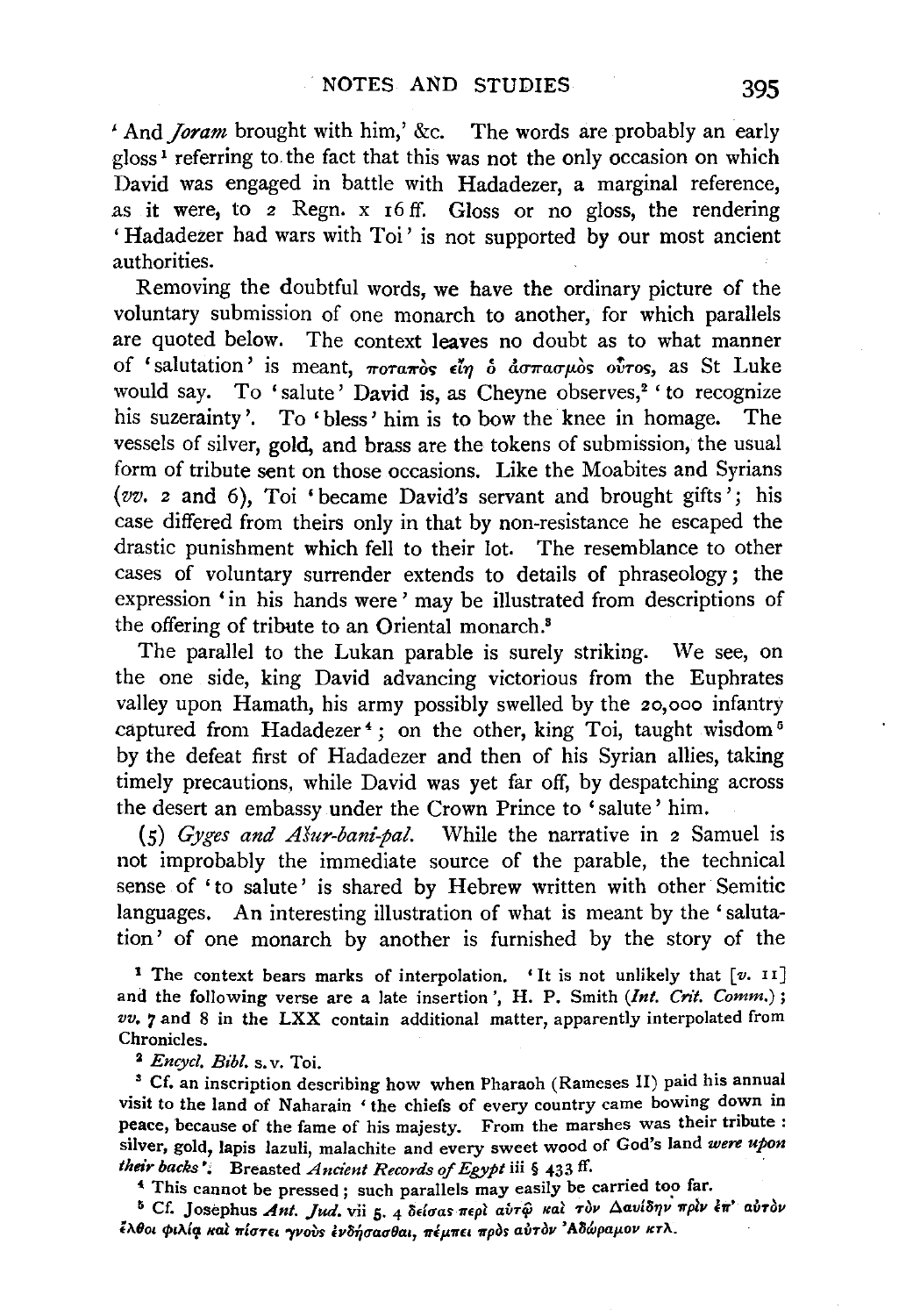relations between Ašur-bani-pal king of Assyria (668-625 B.C., the • Asnapper' or 'Osnappar' of the book of Ezra, Sardanapalus of the classical writers) and Gyges king of Lydia.<sup>1</sup> I translate from Jensen's German version/ which is, as Mr. L. W. King informs me, more trustworthy than the older English rendering of G. Smith.<sup>8</sup> Ašur-bani-pal loquitur.

'To Gugu king of Lydia, a district across the sea, a distant land, the name of which the kings, my fathers, had not heard, Asur, my begetter, revealed my name in a dream [saying]: "Embrace the feet of Asur-bani-pal, king of Assyria, and thou wilt through his name defeat thine enemies." On the [same] day on which he saw this dream, *he despatched* his horseman *to salute me 4* : sent [word of) this dream which he had seen through his messenger, and he narrated it to me. From that very day on which he embraced the feet of me, the king, he defeated the Gimirians (Cimmerians), oppressors of the peoples of his country, who had not feared my fathers nor embraced the feet of me, the king. In reliance on Asur and IStar, the gods, my lords, he took from the Gimirians whom he defeated two chiefs, bound them fast in chains (?), iron fetters and iron bands, and had them brought to my presence together with a weighty present from himself.'

Then came a change: Gyges threw off his allegiance to Assyria. 'His horseman whom he *had constantly sent to salute me,* 5 he thereupon discontinued.' Trusting in his own might, he aided Psammetichus in his struggle for Egyptian independence and, in fulfilment of the prayers of Ašur-bani-pal to Ašur and Ištar, paid the penalty for his rashness by renewed victories of the Cimmerians and by his death. His son and successor (Ardys) submitted to the Assyrian yoke.

The phrase 'to salute' (ask after the welfare of) a monarch is of constant occurrence in the Assyrian records. The greater part of the article on the word  $\frac{\delta u}{m}$  in the Assyrian Lexicon of Delitzsch<sup>6</sup> is devoted to its illustration. I quote the following extract: *'Sulmu sarri sa'alu:* urspr. das Wohlergehen des Konigs erfragen, sich erkundigend wünschen, dass es dem Könige äusserlich und innerlich wohl ergehe, mit ihm allseitig zum Besten stehe, dann aber nur s.v.a.: den König huldigend begriissen. er der niemals seinen Gesandten geschickt,

<sup>1</sup> As stated, I am indebted to Professor Burkitt for this instance.<br><sup>2</sup> In E. Schrader's *Keilinschriftliche Bibliothek* Bd. ii, Berlin 1890, p. 173.<br><sup>3</sup> History of Assurbanipal translated from the cuneiform inscriptions, r87r (cuneiform with interlinear transliteration and translation).

<sup>4</sup>  $a-na$   $\bar{a}a$ -'  $al$   $\bar{b}ul$ -me-ia : Jensen ' um mich zu begrüssen ', G. Smith, ' to pray for my friendship'.

<sup>5</sup> 'To salute me' : original and versions as before (see preceding note).

• *Assyrisches Handworterbuch,* Leipzig 1896.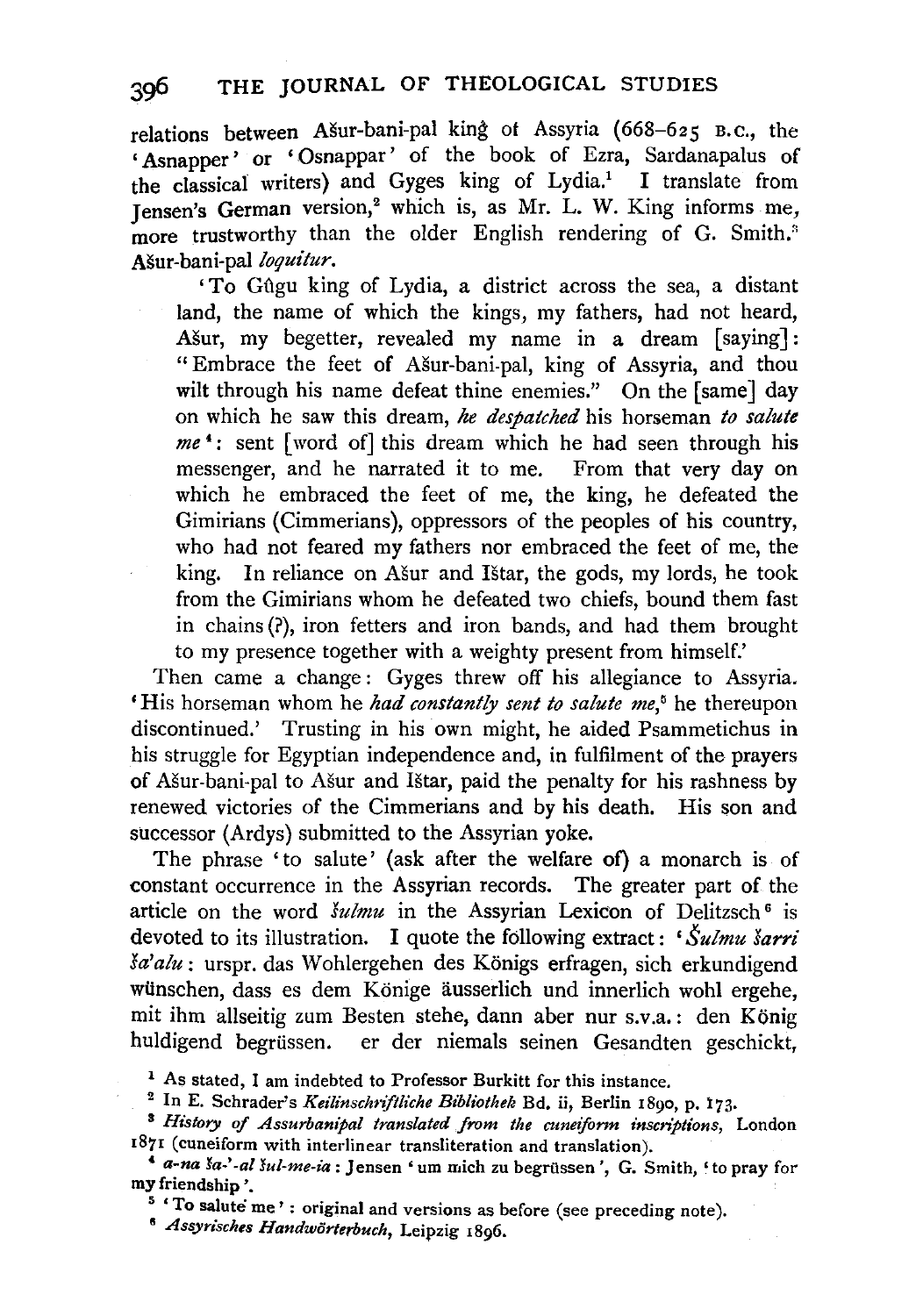la iš-('a)-a-lu(m) šú-lum šarru-ti-šu-un ihre Majestät nicht begrüsst hatte. . . Tammaritu, der sich auf den Thron gesetzt hatte, *la iš-a-lu* (V. *i1-al) Mlum sarrt2tia* oh ne meine M. darum zu begriissen •. .'

G. Smith's rendering 'to pray for my friendship' seems clearly incorrect. Mr L. W. King writes to me: 'In Assyrian the expression *sulum .. sa'alu* always means "to greet, to salute". Its context may sometimes shew that submission is intended or implied, but the phrase in itself has not this meaning. I believe that the Hebrew שֹׁאל לֹשֵׁלוּם was used in precisely the same way, the idea of submission being in some passages implied by the context, never by the phrase itself.' Though in doing homage to his overlord a king doubtless had most at heart the ' peace ' and welfare of himself and his country, the words which he employed were strictly no more than a prayer for the wellbeing of his suzerain. But the sense of submission in the root SH-L-M, which is explicit in Aramaic and Arabic,<sup>1</sup> is clearly already implied in the Assyrian and Hebrew use of the phrase 'ask after the peace of a monarch'. On the other hand, the phrase never means 'to ask for peace' as opposed to war. This was apparently a secondary sense of the noun; the Semitic salutation was a prayer for one neighbour's welfare and was not tantamount to the schoolboy's 'Pax!'

Since writing the above, I have read with interest a paper by Mr F. Beames in a recent number of the *Expository Times*,<sup>2</sup> in which the Lukan parable of the Unrighteous Judge is illustrated from the Babylonian contract tablets. The following passage is so germane to my subject that I am tempted to quote it in full. 'To understand the parables aright we must remember that they are Semitic tales retold to us in the common language of the Greek empire, the medium through which Christianity came to us. The leading Semitic influence was Babylonian, an influence which had pervaded all lands east of the Mediterranean for many centuries. The parable of the house built on the rock as found in .St Luke is a case in point. If we read the standard inscription of Assur-nasir-pal, where he describes the building of his palace, and the well-known inscription of Nabu-na'id, where he describes his discovery of the foundation-stone of Naram Sin, we realize that this parable refers to common Babylonian usage. Thus while the study of Greek inscriptions and ostraca, as Dr Deissmann has shewn, throws light on the Pauline writings, the parables are also illustrated by the domestic literature of Mesopotamia and Babylon.' I do not doubt that light might be thrown from the same quarter upon the parable which forms the companion to that of the Two Kings, namely, that of.the Tower-builder.

<sup>1</sup> See note 2 on page 393.<br><sup>2</sup> January 1913, vol. xxiv pp. 150 ff.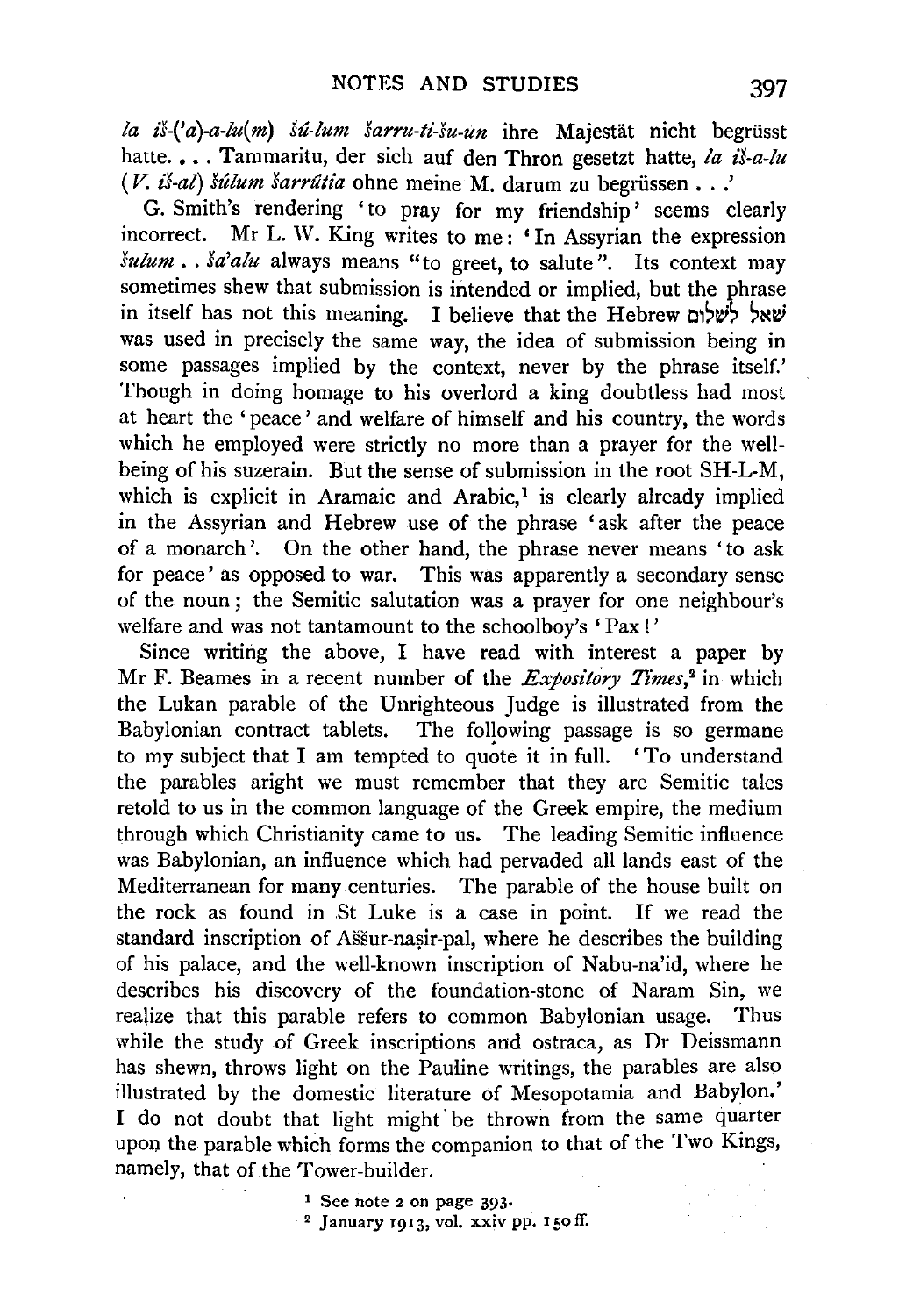(6) *Egyptian parallels.* For illustration of the Lukan parable, however we are not limited to the Semitic records of the Old Testament and Assyria. The Hebrew שלום, along with a somewhat obscure derivative, had already, before the earliest date to which any writings in the Old Testament have been assigned, been adopted as a loan-word in Egypt and transliterated in hieroglyphic characters. Here again we find this root used to denote homage or tribute paid to a monarch. It was Brugsch who first identified the hieroglyphics which are now read as  $\delta \text{arm}(a)$  or  $\delta \text{alm}(a)$  with the Hebrew  $\mu \nu$ , and the identification has been accepted by all later Egyptologists.<sup>1</sup> The meaning of the word is fixed by its context, by its 'determinative' sign, which is consistently a human figure, standing or kneeling, with arms uplifted in an attitude of supplication, and by the fact<sup>2</sup> that it is used interchangeably with purely Egyptian words for 'to do homage' or 'greet'. It appears in such contexts as 'We salute him doing homage, we shew our respect'<sup>2</sup>: 'They are in *šarma* (i.e. "implore health", Burchardt) for thy name'<sup>3</sup>: ' Kapur [a Libyan chief] comes to *sarma* [do homage] in the manner of(?) a blind man *[t'ar],* lays his weapons on the ground along with his soldiers, utters a cry [another loan-word,  $t' a \bar{a} uq = \bar{v} y$ ] to heaven.'<sup>4</sup>

A second form,  $\delta$ *armati*(*t*) or  $\delta$ *almati*(*t*), the Egyptian representative of some derivative of שלום which has not with certainty been identified," is used in the sense of 'tribute', 'contribution'. Its 'determinative' sign is a barrel or similar device symbolizing victuals, though the tribute did not always take this form. In the Papyrus Anastasi I (a letter from a witty scribe to a friend, whom he accuses of shewing inefficiency as head of the commissariat department on a military expedition in Syria and Palestine in the fourteenth century B.C.) Mr Gardiner<sup>6</sup> renders the word 'a complimentary gift'. 'A complimentary gift has been brought for thee (and set) before thee, bread and cattle and wine. The number of men is too great for thee, the provision (made) is too small for them.' M. Chabas, commenting on this document, remarks that 'quoique determine par le signe des vivres, ce mot ne s'appliquait pas uniquement aux provisions de bouche', and goes on to refer to a hieratic papyrus<sup>7</sup> in the British

<sup>1</sup>See Brugsch *Hieroglyphisch-demotisches Worterbuch,* Leipzig 1868, vol. iv p. 1429, *Jarom: J. H. Bondi Dem hebräisch-phönizischen Sprachzweige angehörige Lehnworter in hierogl. und hierat. Texten,* Leipzig 1886, §§ xlix-1 *Jarmii, Jarma8a:*  M. Burchardt *Die altkanaanäischen Fremdworte u. Eigennamen im Aegyptischen*, Zweiter Teil, Leipzig 1910, s.v. *Yrm, Yrmt*,

<sup>2</sup> Bondi I.c. <sup>3</sup> Bondi, Burchardt.

f Bondi, F. Chabas *Études sur l'antiquité historique*, ed. 2, Paris 1873, p. 238.<br><sup>5</sup> Cf. DCP: Cranslated 'peace-offering', DV: 'recompense', &c.<br><sup>6</sup> A. H. Gardiner *Egyptian Hieratic Texts*, Series i part i, Leipzig 1911 Chabas *Voyage ti'un Egyptien en Syn"e,* &c., Paris 1866, p. 70. 7 Pap. Vasalli, 186o. No translation has been published.